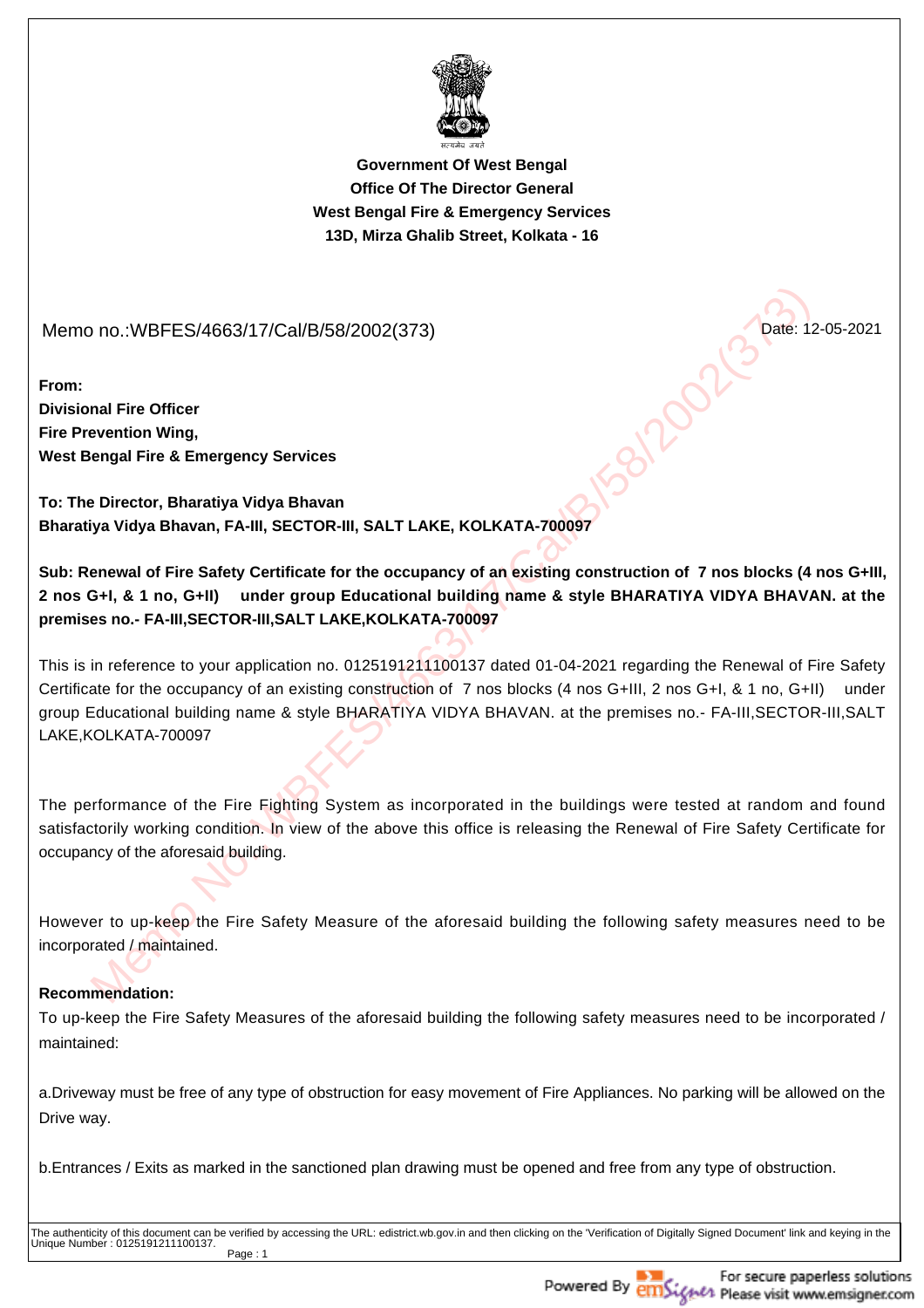c.The Interior finish decoration of building shall be made with low flame spread material confirming to the I.S. Specification.

d.To eliminate risk of Fire Hazards, Good House Keeping both for insides and outside of the building shall be strictlymaintained.

e.Existing Electrical wiring of the whole building shall have to be carefully checked for any wear and tear in them,particularly lines above false ceiling & ducts.

f.A fire control room including a closed circuit TV system shall have to be installed which observe all the floors of thebuilding.

g.The notice of Fire Fighting and Evacuation from the building shall be prepared and displayed at all vulnerable places ofthe Building.

h.The employees and security staff shall be conversant with installed fire fighting equipments of the building and to operatein the event of fire and testing.

i.Mock fire practice and evacuation drill shall be performed periodically with participants of all the occupants of the building.

j.Transformer and Switch Gears room shall be protected with CO2 or DCP Fire extinguishers confirming I.S. specifications.

k.A crew of trained Firemen shall be maintained round the clock for fire safety of the building.

l.First Aid fire fighting system shall be provided as per I.S. specifications.

m.Arrangement shall have to be made for regular checking, testing, and maintenance of all the Fire Fighting installation inthe Building to keep them in perfectly good working condition at all the times.

n.If required the old electrical lines shall have to be replaced with new lines. The cables shall always be laid in M.S. conduitpipes continuously bonded to the earth.

istandary of Fire Fighting and Evacuation from the building shall be prepared and displayed at all vulnerables<br>uniforming the standary of the building shall be performed fire fighting equipments of the building and<br>vent of o.Periodical flashing of water in the Hydrants Pipe lines shall be made to maintain the efficient working performance ofabove mentioned system.

p.The Fire check Door shall be sealed with rubber sealing properly in order to prevent the percolation of smoke.

q.The Fire Safety audit to be conducted at regular interval and to be recorded in the Fire Prevention maintenance register.

r.This Renewal of Fire Safety Certificate is valid for three year and has to be renewed from the date of issue of this letter.

s.The Renewal of Fire Safety Certificates to be obtained from the Director General, West Bengal Fire &EmergencyServices regarding performance of all the Fire Safety arrangements and installations of the building.

The authenticity of this document can be verified by accessing the URL: edistrict.wb.gov.in and then clicking on the 'Verification of Digitally Signed Document' link and keying in the Unique Number : 0125191211100137.Page : 2